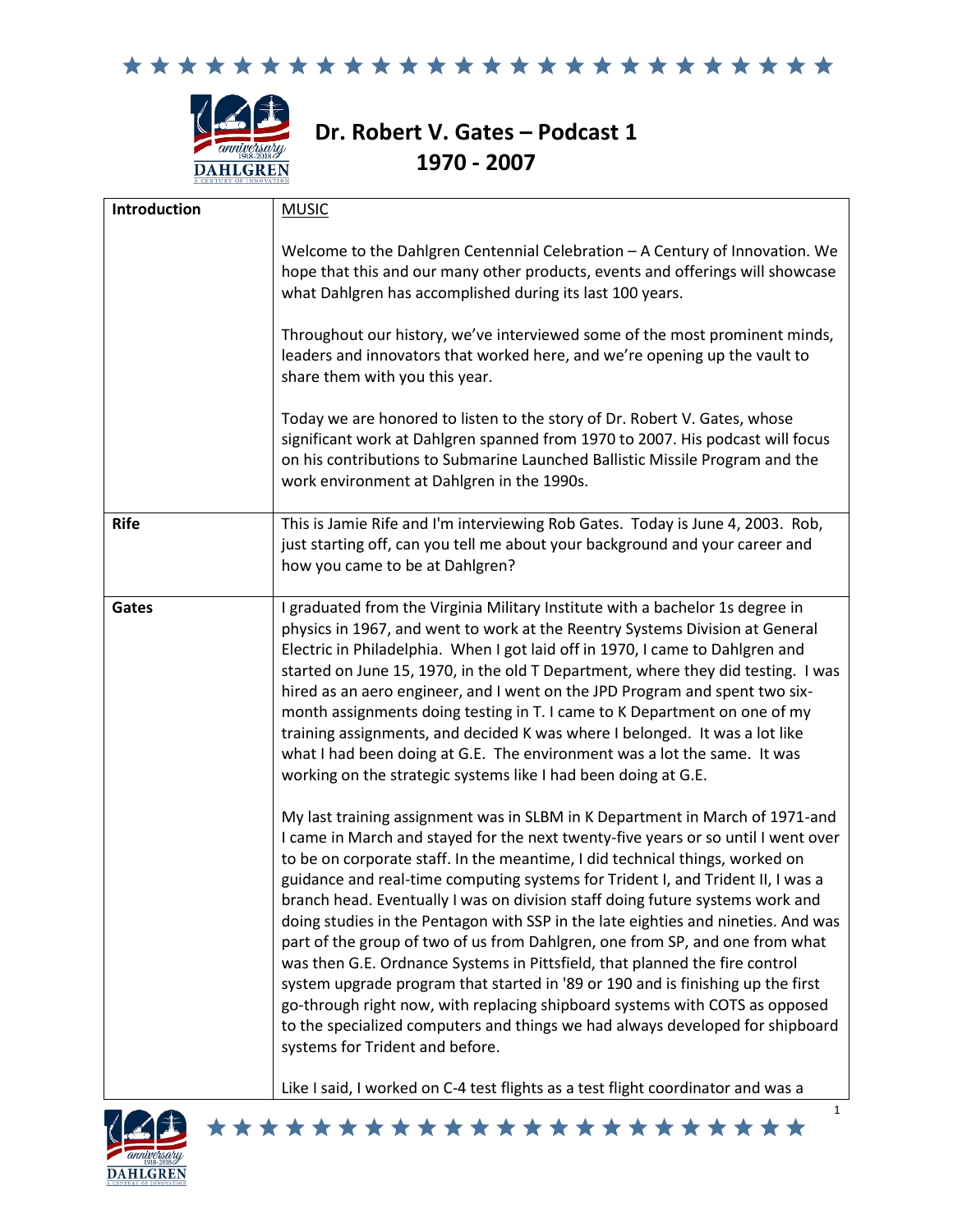|             | branch head in other things. In 1996, I was on K-40 staff doing one thing and<br>another and working at the department level a lot, and got asked to go over and<br>be on corporate staff. I was on Tom Clare1s staff when he was the ED and I was<br>the director of Strategic Planning for the Dahlgren Division and the head of the<br>corporate staff I did that for about three and a half years with Tom Clare and<br>the first year so that Tom Pendergraft was the ED. I'd gone over for a year and,<br>one way and another, re-upped a couple of times and stayed for three and a<br>half.                                                                                                                                                                                                                                                                                                                                                                                                                                                                                                                                                      |
|-------------|----------------------------------------------------------------------------------------------------------------------------------------------------------------------------------------------------------------------------------------------------------------------------------------------------------------------------------------------------------------------------------------------------------------------------------------------------------------------------------------------------------------------------------------------------------------------------------------------------------------------------------------------------------------------------------------------------------------------------------------------------------------------------------------------------------------------------------------------------------------------------------------------------------------------------------------------------------------------------------------------------------------------------------------------------------------------------------------------------------------------------------------------------------|
|             | I got back to K Department January of 2000, as deputy department head of the<br>Strategic and Strike Systems Department, and did that for about a year and a<br>half, and Sheila Young, the department head, asked me to come over to K-60<br>and be the division head of the Strike Systems Planning Division. So I've been at<br>Dahlgren, in another week or so, for thirty-three years.                                                                                                                                                                                                                                                                                                                                                                                                                                                                                                                                                                                                                                                                                                                                                              |
|             | And one thing that has been really attractive to me over the years is the<br>opportunities that they've provided to continuing education. They helped me<br>finish a master's degree in engineering science at Penn State that I had started<br>at G.E. Helped me to get a master's degree in political science from Virginia<br>Tech, and go to the Navy War College, and have helped me almost finish a Ph.D.<br>in public administration at Virginia Tech. And most of those courses, except for<br>the ones I did in G.E., most of them have been paid for by Dahlgren, and back in<br>the old days, some of them were actually done on the clock, although these<br>days, you do them on your own time.                                                                                                                                                                                                                                                                                                                                                                                                                                             |
| <b>Rife</b> | What's your current position and what are your responsibilities?                                                                                                                                                                                                                                                                                                                                                                                                                                                                                                                                                                                                                                                                                                                                                                                                                                                                                                                                                                                                                                                                                         |
| Gates       | I'm the division head of the Strike Systems Planning Division, K-60, in the<br>Strategic and Strike Systems Department. K Department is widely viewed as<br>being the department where Tomahawk is done and SLBM is done. I'm fond of<br>saying we're the division that's not Tomahawk and it's not SLBM, but that's not,<br>strictly speaking, true. One of the three branches does simulation work and<br>analysis for Tomahawk. The other two branches we've had, we've done various<br>things in mission planning technology and unmanned systems. We developed<br>and prototyped and tested the tactical control system that NAVAIR has got in<br>acquisition now with Raytheon. When it moved into the acquisition process, we<br>sort of went from twenty work years or so down to a couple. That's hard to<br>take some days, but I've convinced myself and convinced other people around<br>here, that's the way it's supposed to work, that as a Navy laboratory, we're<br>supposed to develop concepts and ideas and prototype them and prove them,<br>and when they go into acquisition, we obviously aren't going to build many of<br>them. |
|             | So we've moved on to doing some other kinds of unmanned systems that ties<br>back with the mission planning work that we were doing also. We've gotten<br>into a somewhat new line of work for us in the past year or so. We're doing<br>verification, validation, and accreditation of software, which builds on the work                                                                                                                                                                                                                                                                                                                                                                                                                                                                                                                                                                                                                                                                                                                                                                                                                               |

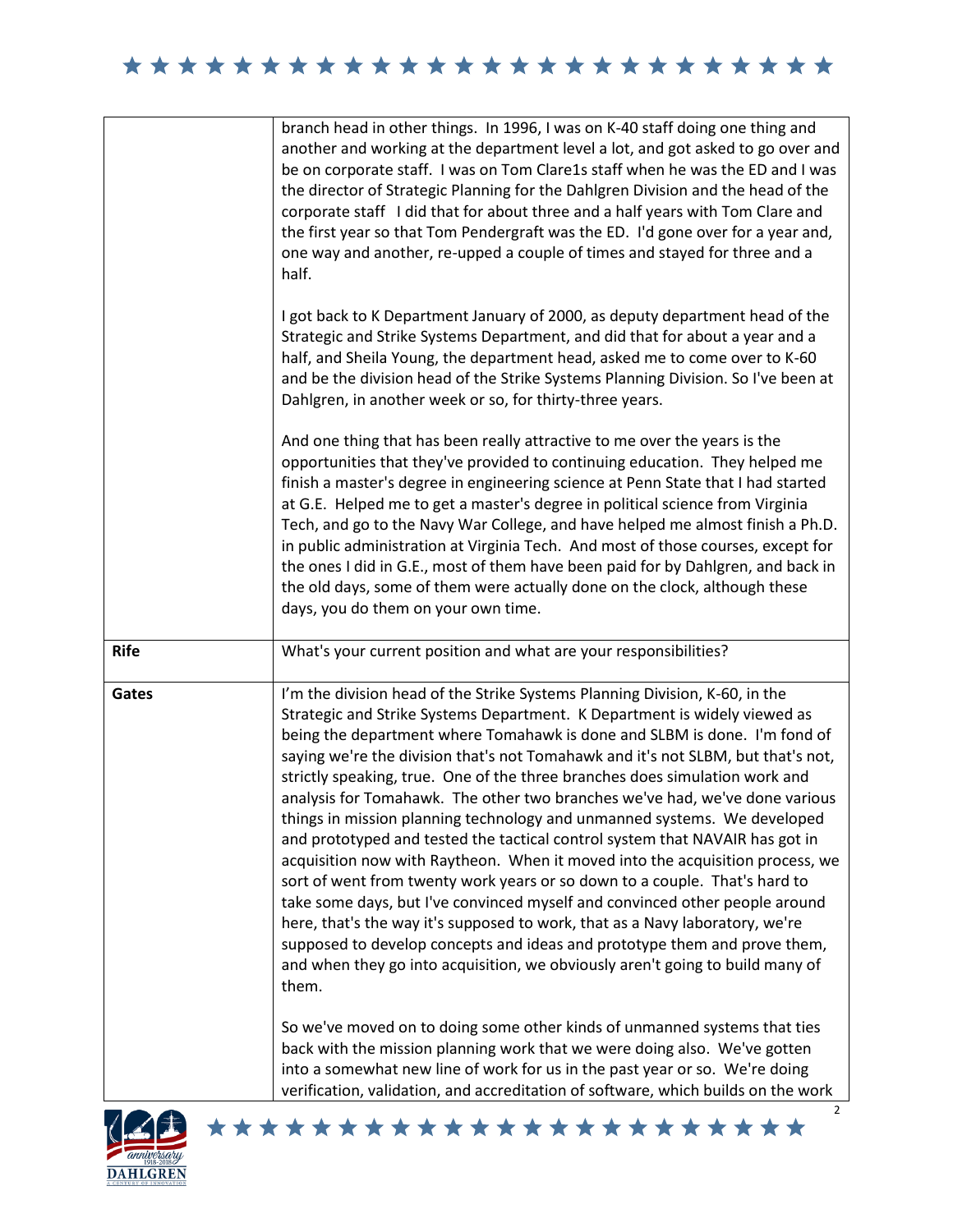|             | we've done for the carrier program and some of the other things we're working<br>for, the Missile Defense Agency and for JWAC on doing some VV&A. So, we've<br>got, like I said, the one branch that does Tomahawk work and two other<br>branches that we're trying to stake out a couple of things that we're going to<br>become expert in, and if I had to say what they were right offhand, I'd say<br>unmanned systems and software VV&A, and still doing some mission planning<br>technology kind of work.                                                                                                                                                                                                                                                                                                                                                                                                                                                                                                                                                                                                                                                                                                       |
|-------------|-----------------------------------------------------------------------------------------------------------------------------------------------------------------------------------------------------------------------------------------------------------------------------------------------------------------------------------------------------------------------------------------------------------------------------------------------------------------------------------------------------------------------------------------------------------------------------------------------------------------------------------------------------------------------------------------------------------------------------------------------------------------------------------------------------------------------------------------------------------------------------------------------------------------------------------------------------------------------------------------------------------------------------------------------------------------------------------------------------------------------------------------------------------------------------------------------------------------------|
| <b>Rife</b> | Unmanned systems-that's UAVs, drones?                                                                                                                                                                                                                                                                                                                                                                                                                                                                                                                                                                                                                                                                                                                                                                                                                                                                                                                                                                                                                                                                                                                                                                                 |
| Gates       | It started out as doing the tactical control system, which was a single control<br>system that you could use with software inserts to control any unmanned aerial<br>vehicles, and we've actually flown several different kinds and shown you can do<br>it with one ground station. UAV manufacturers like to sell ground stations<br>a1ong with selling the vehicles, but if you're going to have a couple or three<br>different kinds of unmanned systems, you rea1ly can't afford the space on a<br>ship or the manpower to have two or three different stations with a couple of<br>consoles each, with each of them dedicated to a particular unmanned system.<br>We started doing UAVs. We've also done it with unmanned surface craft.<br>Panama City has the robo-ski, and we've demonstrated it with that. They also<br>have the surface crawler, and we've demonstrated it with that. So what we're<br>doing now, we've sort of taken the "aerial" out of the technology name, so<br>we're really focusing on unmanned systems. And working with Panama City,<br>that means we get to do the surface craft, underwater stuff, and working with G<br>Department on some things that might actually be armed. |
| <b>Rife</b> | You know, that's really interesting, because it seems like Dahlgren's come full<br>circle, because one of the first projects that was undertaken here in the 1920s<br>was pilotless aircraft, and that's what brought in Dr. Norden. They were a1so<br>playing around with technology at the time for surface craft also, and they'd<br>take them out on the Potomac and guide them around, or try to guide them<br>around, using gyroscopic automatic pilot technology. Then at the time, in the<br>late twenties, the Bureau of Ordnance just lost interest in it. They didn't<br>necessarily kill it all, but it was just left hanging, and then World War II<br>intervened. So I guess there's a lineage from 1920 through what's happening<br>today.                                                                                                                                                                                                                                                                                                                                                                                                                                                             |
| Gates       | Well, one thing that's interesting, Doug Devant wrote an article for the Bullet, I<br>think, a couple three months ago on unmanned systems, and he sent it over to<br>us, among other places, to look at it for technical accuracy. As we started<br>looking into it, I've got the copy of the green Dahlgren book that was done in<br>the late seventies, and there's an article in there and a picture of Norden, and I<br>think it's mislabeled. The picture says he's standing next to a plane with his<br>bombsight. It's actually the plane with                                                                                                                                                                                                                                                                                                                                                                                                                                                                                                                                                                                                                                                                |

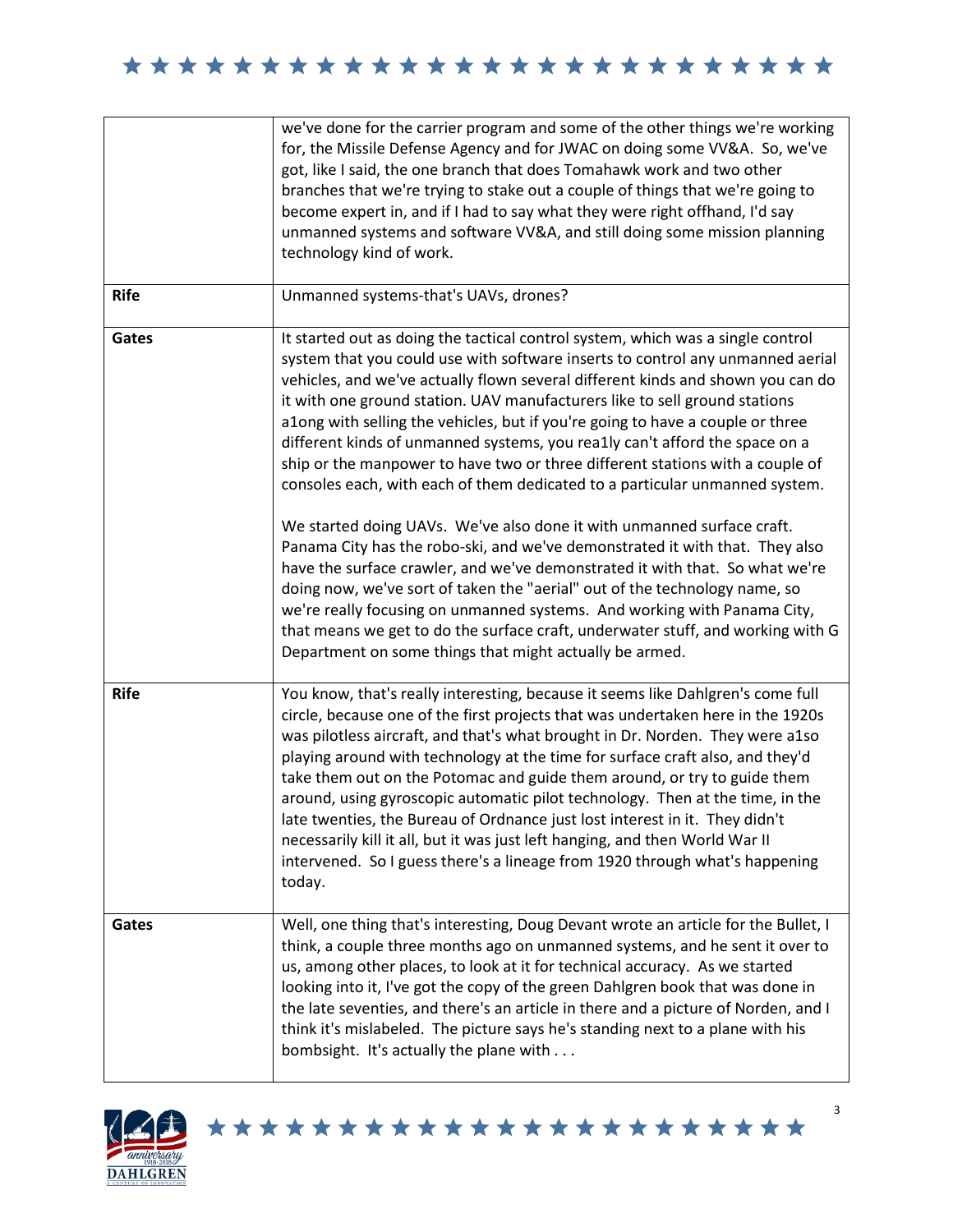|             | With the automatic pilot. I mean, if you look at the picture, it's obviously in the<br>wrong place to be a bombsight. And I've seen that same picture labeled<br>properly other places. So we actually found some references to that and saw<br>some of the pictures, and I had recently wrote a paper that Doug Devant put in<br>the Bullet on Norden bombsight. I got a visitor one day down in the lobby, a<br>man who retired from here in the eighties, I guess, was down in the lobby,<br>Carlton Middlebrook, and he had a booklet-I'm not 100 percent sure. I think it's<br>his nephew wrote                                                                                                                                                                 |
|-------------|----------------------------------------------------------------------------------------------------------------------------------------------------------------------------------------------------------------------------------------------------------------------------------------------------------------------------------------------------------------------------------------------------------------------------------------------------------------------------------------------------------------------------------------------------------------------------------------------------------------------------------------------------------------------------------------------------------------------------------------------------------------------|
| <b>Rife</b> | Charles' life.                                                                                                                                                                                                                                                                                                                                                                                                                                                                                                                                                                                                                                                                                                                                                       |
| Gates       | On his father, Charles Candy Middlebrook. It's a little kind of a booklet. So he<br>said his sister said he had to bring that to me, so he did, and I guess he and his<br>sister are both in their eighties or something by now, but he brought me the<br>booklet and I was reading that just recently. It said that Charles Candy<br>Middlebrook was probably the first civilian at Dahlgren. He came here as a<br>Navy chief when he was at the Brooklyn Navy Yard and Norden sent him down<br>here. He got out of the Navy after World War I and was probably the first<br>civilian here, and he worked on all those things with Norden. So talking about<br>some of the testing and whatnot, that was a pretty interesting personal kind of<br>history.          |
| <b>Rife</b> | That book's actually in the Library of Congress. We found it and copied it. A<br>little booklet. Yes, he was a chief electrician's mate, as it turns out.                                                                                                                                                                                                                                                                                                                                                                                                                                                                                                                                                                                                            |
| Gates       | Yes, and when he retired in the early fifties, it was as an instrument maker or<br>something, when he retired. One of the things it said in there in one of the<br>notes, is the fact that getting information to write that booklet in the late<br>eighties, it was almost as hard then to get information about the bombsight as it<br>was in the thirties and forties, but this time it wasn't that it was classified; most<br>of it had been destroyed in the fifties because it was easier to just destroy it<br>than it was to declassify it.                                                                                                                                                                                                                  |
| <b>Rife</b> | Yes, that's right. The Navy was really the worst of the services. Instead of just<br>allocating resources to reviewing and separating possibly historically significant<br>documents, they just trashed them. So we've run into that problem before.                                                                                                                                                                                                                                                                                                                                                                                                                                                                                                                 |
| Gates       | Yes, well one of the things that came from that is, I started with my Ph.D.<br>dissertation in public administration, I was really focusing it on something I<br>thought I knew something about, the Navy Laboratories, but I picked a time in<br>1966, when DNL was established as sort of my focal point for my dissertation,<br>and while I knew something about the years I've been here, I've gone back and<br>I've learned an awful lot about the laboratories in general, back in the sixties,<br>and being kind of curious by nature, I found myself wandering down all sorts of<br>side paths, so I've read all sorts of things now and I've accumulated books about<br>all the Navy Labs and all of that sort of stuff, most of which is not going to make |

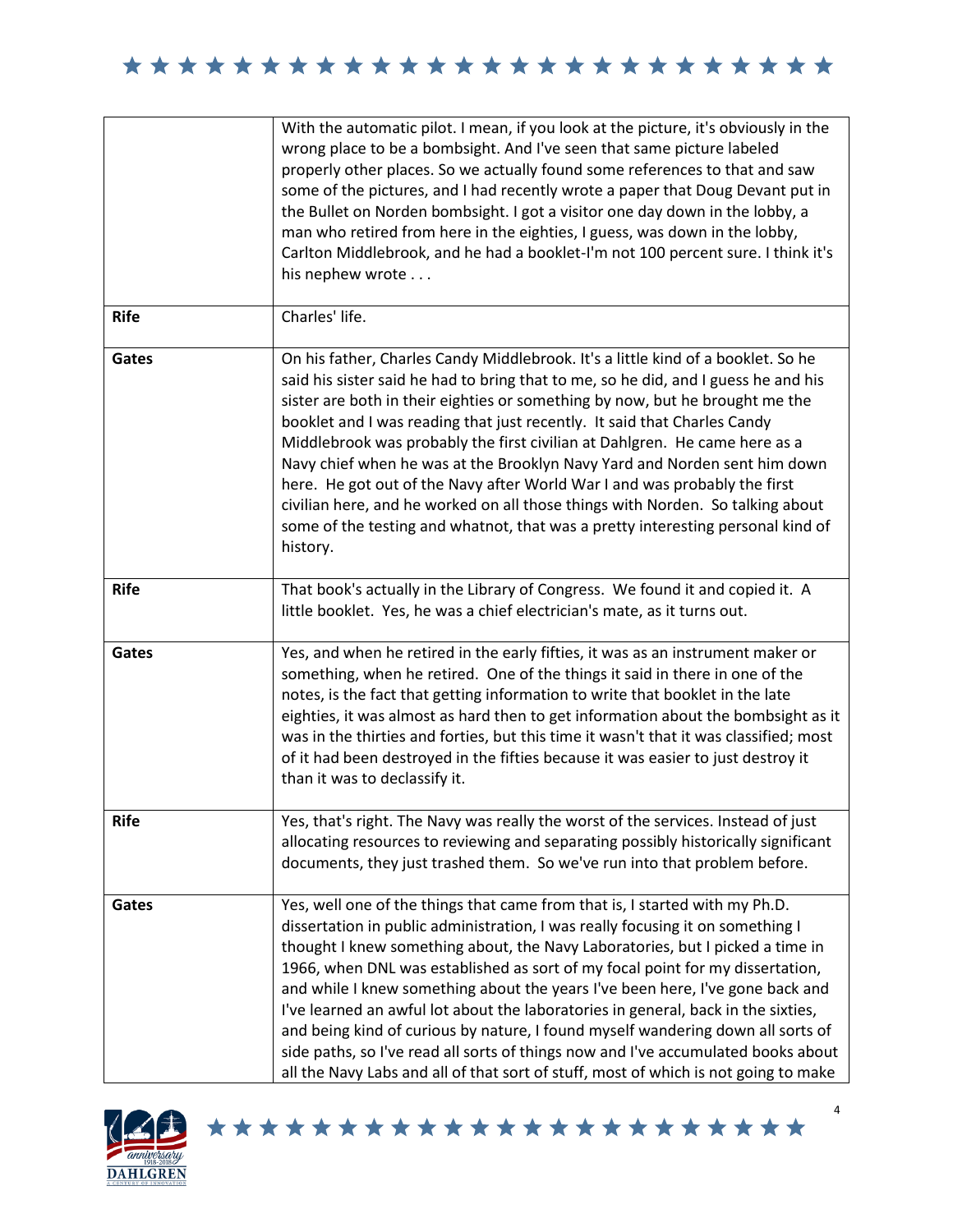|             | it into my dissertation at all, but it's some of the sidetracks I've gone down.                                                                                                                                                                                                                                                                                                                                                                                                                                                                                                                                                                                                                                                                                                                                                                                                                                                                                                                                                                                                                                                                                                                                                                                                                                                                                                                         |
|-------------|---------------------------------------------------------------------------------------------------------------------------------------------------------------------------------------------------------------------------------------------------------------------------------------------------------------------------------------------------------------------------------------------------------------------------------------------------------------------------------------------------------------------------------------------------------------------------------------------------------------------------------------------------------------------------------------------------------------------------------------------------------------------------------------------------------------------------------------------------------------------------------------------------------------------------------------------------------------------------------------------------------------------------------------------------------------------------------------------------------------------------------------------------------------------------------------------------------------------------------------------------------------------------------------------------------------------------------------------------------------------------------------------------------|
|             | So I've become very interested in the history of the Navy laboratories. I've<br>often wondered why I became a physicist because I really, really like history as<br>much as physics, probably. And now the stuff I'm doing with my dissertation<br>and just a general interest, I'm combining both of them in a strange sort of way.                                                                                                                                                                                                                                                                                                                                                                                                                                                                                                                                                                                                                                                                                                                                                                                                                                                                                                                                                                                                                                                                    |
| <b>Rife</b> | Well, that's good. It's given you a breadth that you don't normally see with the<br>typical engineer.                                                                                                                                                                                                                                                                                                                                                                                                                                                                                                                                                                                                                                                                                                                                                                                                                                                                                                                                                                                                                                                                                                                                                                                                                                                                                                   |
| Gates       | And one thing we've discovered, I volunteered to be part of a group that's<br>looking at putting a display in the museum in Fredericksburg, so I'm one of the<br>people on that group looking at doing that. And some of the people who are on<br>that group have been here probably since the early eighties and some of have<br>said, as they started thinking about this, and I said, "I didn't even realize<br>anything about Dahlgren." I didn't know anything about what happened before<br>I came here or what it was like or what Dahlgren has done. I think just being on<br>the committee has been very informative for some people. I actually got<br>interested in that three or four years ago when the dissertation stuff started.<br>But it really is the case with scientists and engineers. They're much more<br>interested in technology. They can probably tell you technical things that have<br>happened that relate to what they've done over the years, but have no<br>particular interest in the history of Dahlgren.                                                                                                                                                                                                                                                                                                                                                           |
| <b>Rife</b> | Since we're on the topic of history, what do you know about the specific history<br>of Strategic and Strike Systems Department? From where did it derive and why<br>was it organized and how has it developed?                                                                                                                                                                                                                                                                                                                                                                                                                                                                                                                                                                                                                                                                                                                                                                                                                                                                                                                                                                                                                                                                                                                                                                                          |
| Gates       | But basically, when the Navy decided to get into the SLBM business in the mid-<br>fifties, some of the folks from here, the technical director at the time, Dr.<br>Lyddane, and Dave Brown and some others, went up to SP with a proposal in<br>about 1956, because we had the computing power. We had done a number of<br>things with ballistics over the years. We had also had the Navy Space<br>Surveillance System going on. There was a number of things we had done with<br>the earth model in geodesy. So they sort of felt in some way that we were very<br>specially qualified to help SP in some of these areas, and basically went up and<br>made an unsolicited proposal in, I think, 1956, give or take a little bit.<br>It didn't actually lead to much. If you go back and read some of the SP history,<br>like Sapolsky, the people who were setting up the Special Project Office at the<br>time, had no particular desire to involve the Navy Laboratories. They had a<br>feeling that the Navy Laboratories, working for whatever bureau they were part<br>of at the time-and then we were in the Bureau of Ordnance, and by 1959, the<br>Bureau of Weapons-that they had a feeling that we were much more responsive<br>to the bureau we were part of, technically, personnel-wise, everything else, and<br>they couldn't depend on the laboratories as much as they depended on a |

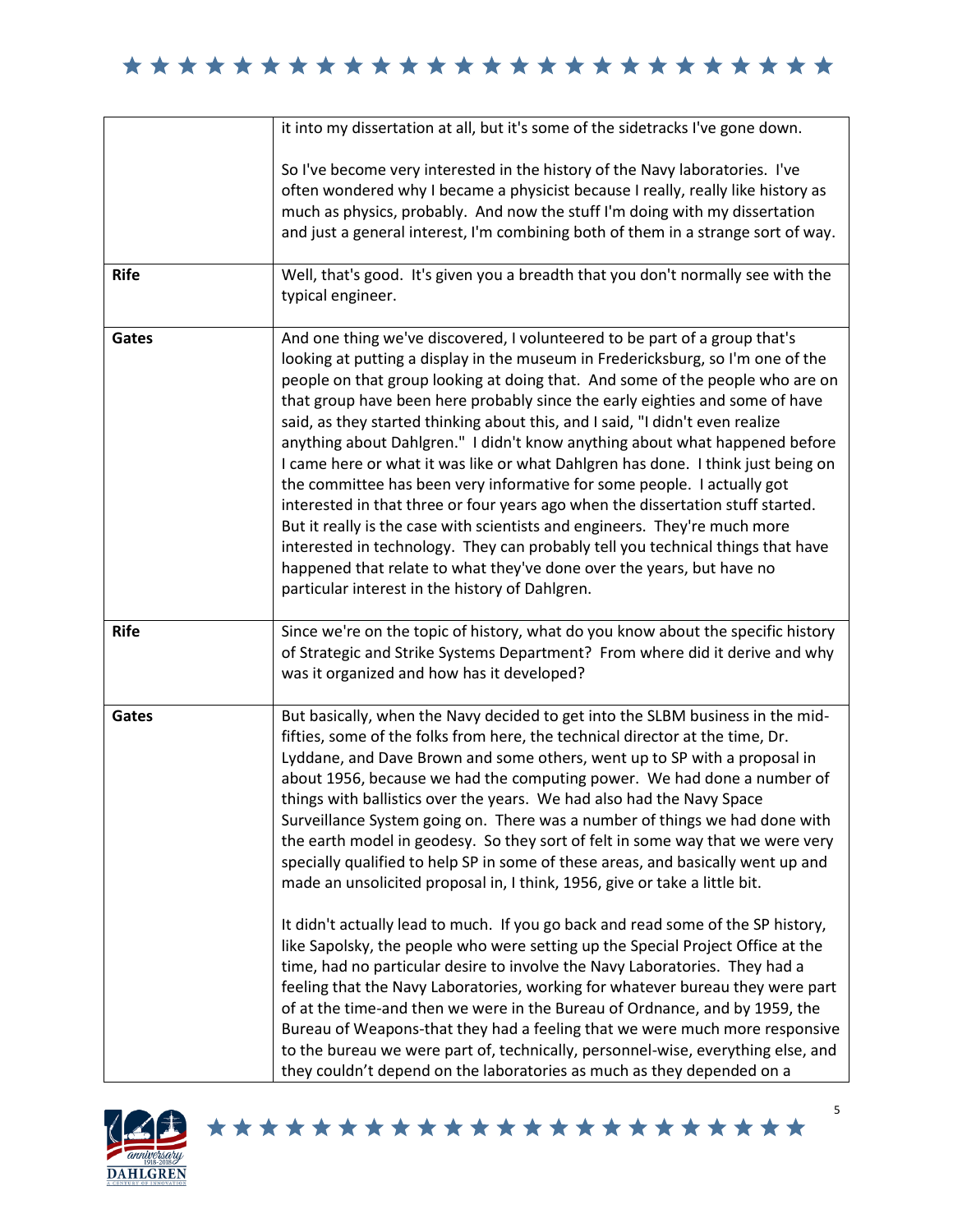#### 

contractor, who they contracted to and paid.

So if you go back and look at what they set up at the time, there were not very many Navy Laboratories involved. You go back and look at Sapolsky. We don't even show up on the org charts, although we've been part of it from the very beginning. Well, what happened is, we wound up doing some consulting kind of a work for about a year and then they actually gave us a contract in about 1958 or so, that actually got us to develop some of the guidance stuff we had been looking at and got us looking at how to do the fire control and targeting problem, and that's really been the focus of what we've done from that point forward, all the way from Polaris A-I through all the versions of Polaris A-1, A-2, A-3, Poseidon C3, Trident C-4, D-5. So that started in 1958 or '59 when we got that piece of work to do, and that's what we've done ever since.

And that's been the real focus of what Dahlgren has done in the strategic systems, and it started as a group in the computational laboratory, because that's where the computers were. The current Building 1200 was built in about 1964, and the department moved there then. Like I said, I came in 1970, and then began working in SLBM in 1971. It was right about the time that Poseidon was being flight-tested and before IOC, so I actually never worked on Poseidon, but I got thrown in right at very beginning on the future studies and the future guidance studies that became part of Trident I, C-4. So I got involved from the very beginning on some of the guidance things that didn't actually get implemented and tested for another five or six years, when they started building C-4 Trident I. But we've basically been in that job ever since, working with SP.

We also, for a good number of years, worked with-there was a part of SP that looked at targeting studies and targeting analysis and targeting requirements. So we actually wound up doing a lot of studies with them. And because we deliver targeting models for the Navy to what's now U.S. STRATCOM, what was then Joint Strategic Target Planning Staff-JSTPS-we've worked with them a lot over the years. We worked with offices in OPNAV, doing targeting studies as they were setting requirements for future systems and doing targeting analysis. We worked with them a lot over the years.

So we've gotten into that kind of stuff, but our bread and butter has always been the fire control and targeting models, and that's what it is still today. The team that SP put together in the late fifties has stayed together pretty much. We started working-I wrote an article for the Tech Digest a number of years ago, and one of the things that you had to do was put a key to what all the name changes were, because we started in the late fifties, we were still the Navy Proving Ground, shortly to become the NWL, and G.E. Ordnance Systems was G.E. Ordnance Systems, and they've gone through about four name changes.

Now they're General Dynamics, and we've gone through about four or five names changes. And the same thing with Lockheed, who did the missile. So

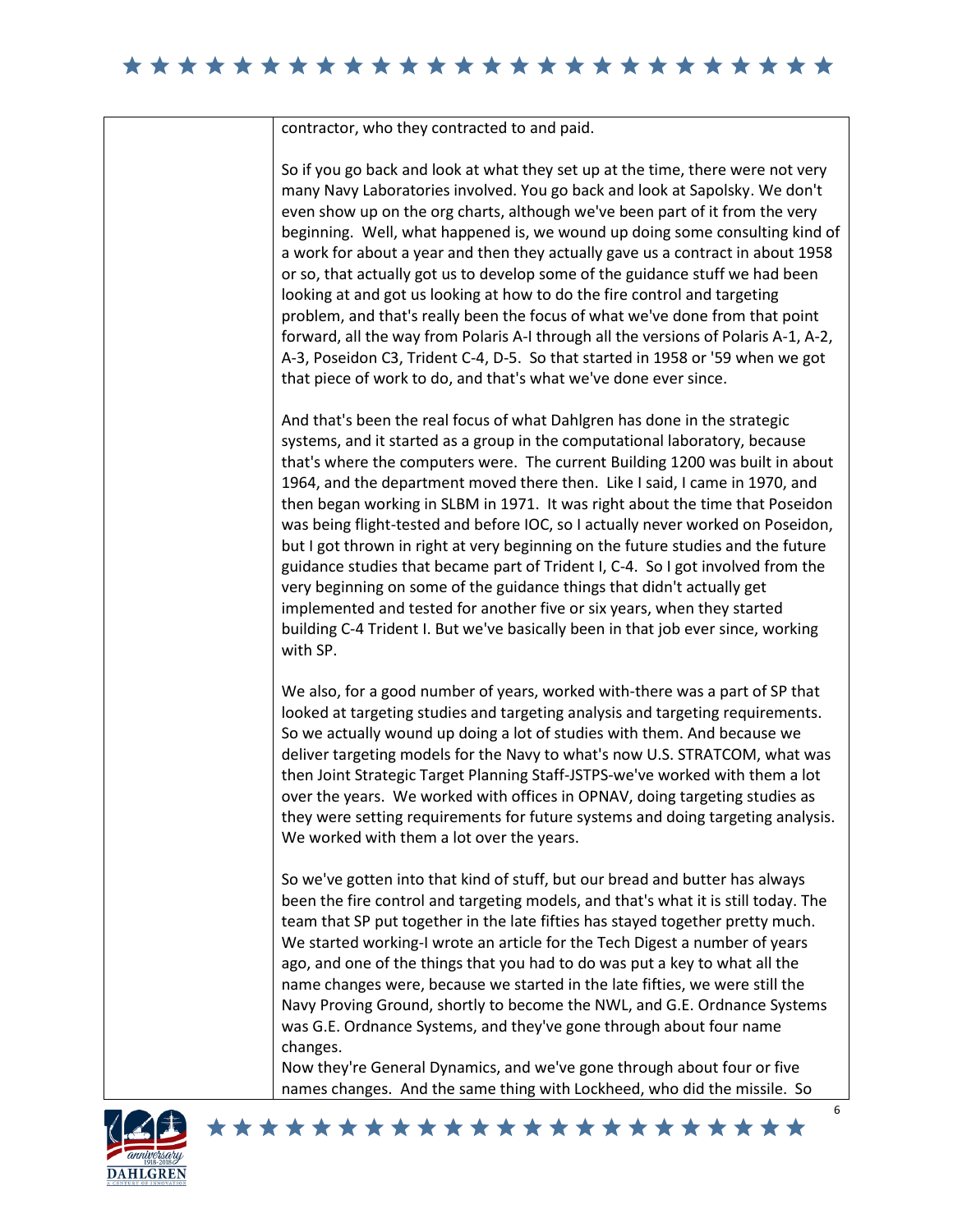|             | when you start telling the story, you need a key to all the name changes, but it's<br>basically the same people have been together and we've been working for SP-<br>23 the whole time, and the old G.E. Ordnance Systems and Naval Proving<br>Grounds are still the team doing the hardware and the software for the<br>shipboard fire control systems.                                                                                                                                                                                                                                                                                                                                                                                                           |
|-------------|--------------------------------------------------------------------------------------------------------------------------------------------------------------------------------------------------------------------------------------------------------------------------------------------------------------------------------------------------------------------------------------------------------------------------------------------------------------------------------------------------------------------------------------------------------------------------------------------------------------------------------------------------------------------------------------------------------------------------------------------------------------------|
| <b>Rife</b> | What kind of mathematics are involved in that?                                                                                                                                                                                                                                                                                                                                                                                                                                                                                                                                                                                                                                                                                                                     |
| Gates       | Well, at the beginning, the really interesting part was that even though Polaris'<br>range was twelve or fifteen hundred miles, which doesn't sound like much by<br>today's standards.                                                                                                                                                                                                                                                                                                                                                                                                                                                                                                                                                                             |
|             | It was a lot then. I've gone back and read some of the history of the<br>intermediate-range missiles, the Thors and things like that, and there was some<br>real issues with the missile on how you got a missile--especially one you could<br>put on a ship; it couldn't be liquid fuel-how you could get a missile on a ship<br>that would go that far. The real issue that really involved Dahlgren a lot was, it's<br>not like sitting in a silo. A silo, you survey it, you know where it is once and for<br>all                                                                                                                                                                                                                                              |
| <b>Rife</b> | And it's well away from the launch control facility. You're not in close proximity.                                                                                                                                                                                                                                                                                                                                                                                                                                                                                                                                                                                                                                                                                |
| Gates       | And it's in proximity to the launch facility. It's also in proximity to the people<br>who develop the software. If you have problems, you can get to it regularly, to<br>fix problems. But from the targeting and fire control problem, it's in a fixed<br>place, it doesn't move. You can spend all the time you want surveying locations,<br>surveying gravity, doing whatever, so when the target changes, you at least<br>have a fix on one end of the problem. You know where you are and you know<br>how fast you're going, which is just the rotation of the Earth.                                                                                                                                                                                         |
|             | When you're on a submarine, where you don't know where you're going to<br>launch from-well, you can control the speed and the depth to whatever you<br>want it to be, but you don't know where you're going to be when you go to<br>shoot-that you have to be able to compute some of the things on the<br>submarine, and back in the sixties, on a computer, that was extremely limited<br>computationally, and because you wanted to be able to do the computation<br>required in a limited amount of time. When you wanted to launch a missile,<br>you wanted to be able to do it in a relatively few minutes. You didn't want to<br>wait days to do a computational solution, which wouldn't have been right<br>anyway because you would have moved some more. |
|             | So we actually went through a process with Polaris. Polaris, when you go back<br>and look at even what's now out in the public domain, I guess for the time it<br>was fairly accurate, but it was not particularly accurate compared to today's<br>standards, because you could not-well, one, you have to locate the target                                                                                                                                                                                                                                                                                                                                                                                                                                       |